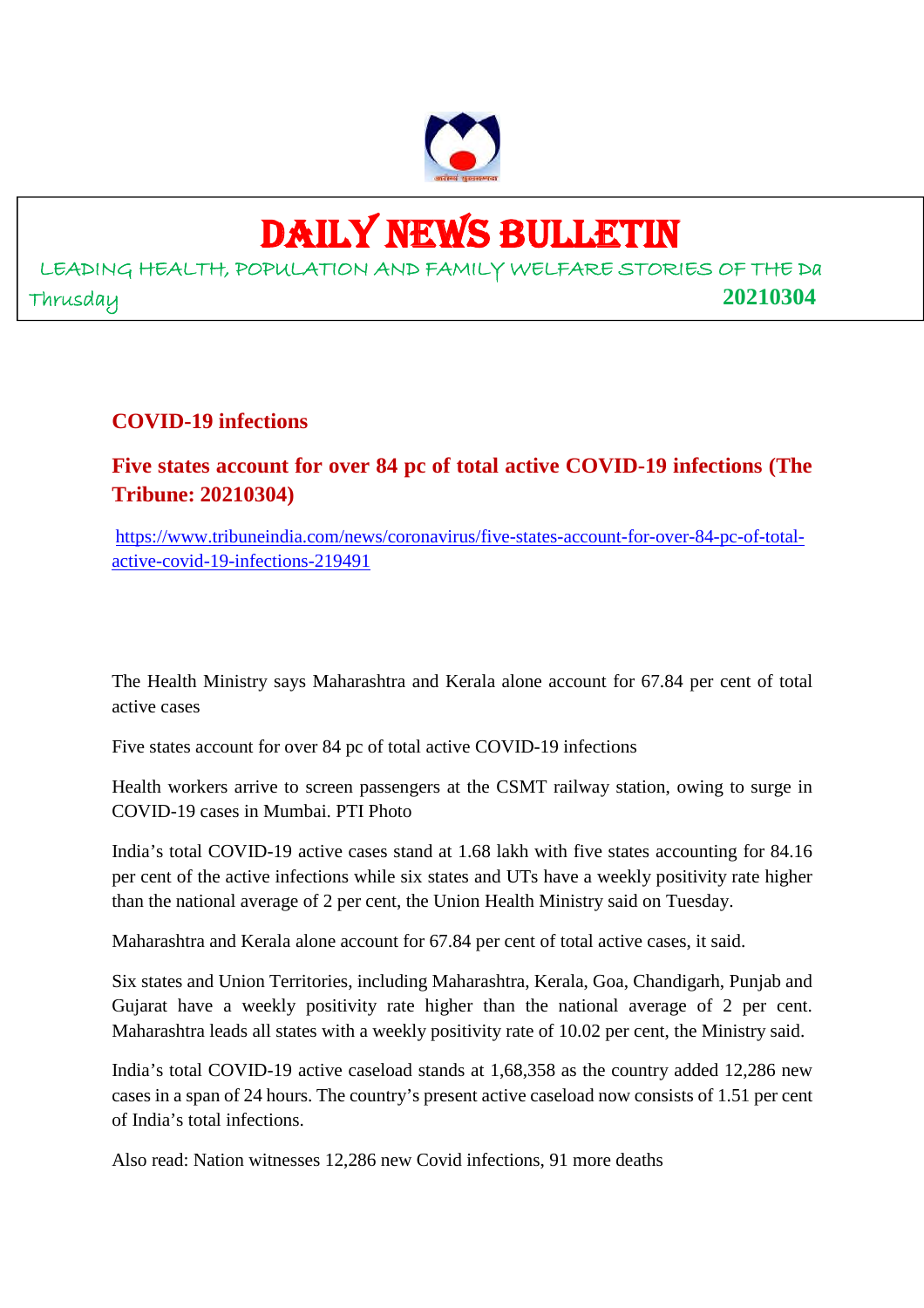The Ministry said 80.33 per cent of the new cases were from five states.

Maharashtra continues to report the highest daily new cases at 6,397. It is followed by Kerala with 1,938 while Punjab reported 633 new cases.

The Centre is continuously engaging with the states and Union Territories manifesting higher caseload of active cases and those reporting a rise in the daily new COVID-19 cases.

"They have been advised to maintain a continued rigorous vigil for containing the spread of COVID-19. Need for effective testing, comprehensive tracking, prompt isolation of positive cases and quick quarantine of close contacts are strongly emphasised," the Ministry said.

(Click here for the latest developments on Covid-19 epidemic)

"Eight states are displaying an upward trajectory in daily new cases," it highlighted.

Five states — Maharashtra, Kerala, Karnataka, Punjab and Tamil Nadu cumulatively account for 84.16 per cent of the total active cases in the country. Maharashtra alone accounts for 46.82 per cent of India's total active cases, followed by Kerala with 28.61 per cent.

A total of 1,48,54,136 vaccine doses have been administered as per the provisional report till Tuesday 7 am.

These include 67,04,613 health-care workers (HCW) who got first dose; 25,97,799 HCWs (2nd dose) and 53,44,453 frontline workers (FLW) who got first dose; 24,279 beneficiaries aged more than 45 years with specific co-morbidities (1st dose) and 1,82,992 beneficiaries aged more than 60 years.

The 2nd dose of COVID-19 vaccination started on February 13 for those beneficiaries who have completed 28 days after receipt of the 1st dose. Vaccination of the frontline workers (FLWs) started on February 2.

The total COVID-19 recoveries have surged to 1,07,98,921 with 12,464 patients having been discharged in a span of 24 hours.

"India's recovery rate at 97.07 per cent continues to be amongst the highest in the world," the Ministry said adding 86.55 per cent of the new recovered cases are observed to be concentrated in six states.

Maharashtra has reported the maximum number of single day recoveries with 5,754 newly recovered cases. A total of 3,475 people recovered in Kerala in a span of 24 hours followed by 482 in Tamil Nadu.

Besides, 91 deaths were reported in a span of 24 hours.

Six states account for 85.71 per cent of the new deaths. Maharashtra saw the maximum casualties (30). Punjab follows with 18 daily deaths. Kerala reported 13 deaths.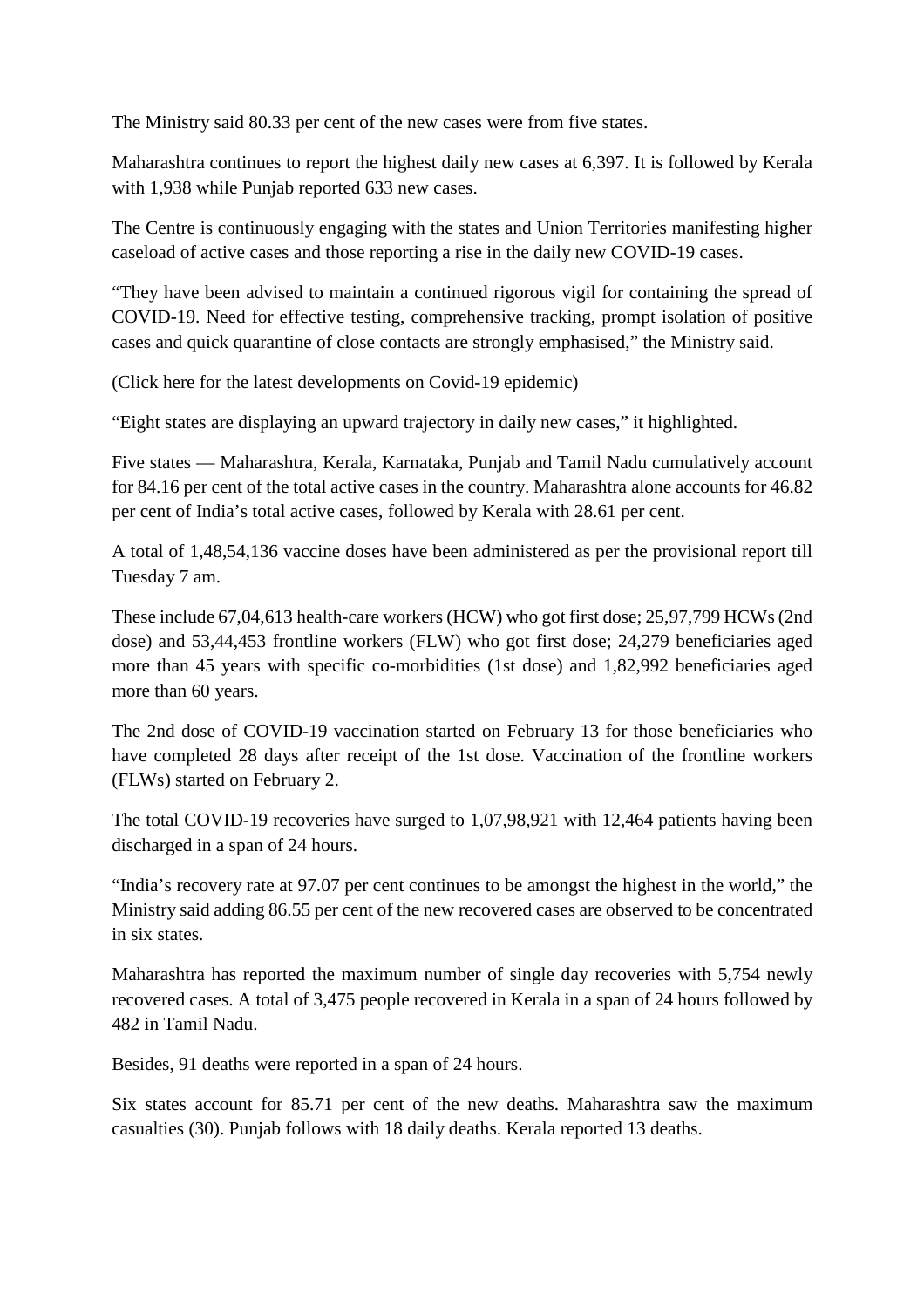Nineteen states and Union Territories have not reported any COVID-19 deaths in a span of 24 hours. These are West Bengal, Gujarat, Rajasthan, Andhra Pradesh, Odisha, Jharkhand, Uttarakhand, Bihar, Lakshadweep, Ladakh (UT), Sikkim, Tripura, Manipur, Mizoram, Meghalaya, Nagaland, Andaman and Nicobar Islands, Daman and Diu, and Arunachal Pradesh.

#### **Covid vaccine**

#### **Maharashtra man dies after getting second dose of Covid vaccine (The Tribune: 20210304)**

https://www.tribuneindia.com/news/coronavirus/maharashtra-man-dies-after-getting-seconddose-of-covid-vaccine-219951

Complains of giddiness after some time while being seated in the waiting hall

Maharashtra man dies after getting second dose of Covid vaccine

A 45-year-old man died shortly after he was administered the second dose of a COVID-19 vaccine in a hospital in Bhiwandi in Maharashtra's Thane district on Tuesday, officials said.

Sukhdeo Kirdit, employed as the driver of a local doctor, took the shot around 11 am. He complained of giddiness after some time while he was seated in the waiting hall at the civicrun inoculation centre, they said.

Also read: S.Korea probing two deaths after AstraZeneca's COVID-19 vaccine: KDCA

"He was rushed to IGM Hospital nearby where doctors declared him dead on arrival," an official said.

Bhiwandi Nizampura Municipal Corporation Health Officer Dr KR Kharat said the cause of Kirdit's death would be known after the postmortem report comes in, adding that Kirdit's medical history, records etc. were being checked.

Kirdit's family said he was a healthy person who had left home in the morning to take the second dose of the vaccine. PTI

#### **Healthcare, frontline workers**

# **46% healthcare, frontline workers vaccinated in Amritsar district (The Tribune: 20210304)**

https://www.tribuneindia.com/news/amritsar/46-healthcare-frontline-workers-vaccinated-inamritsar-district-220193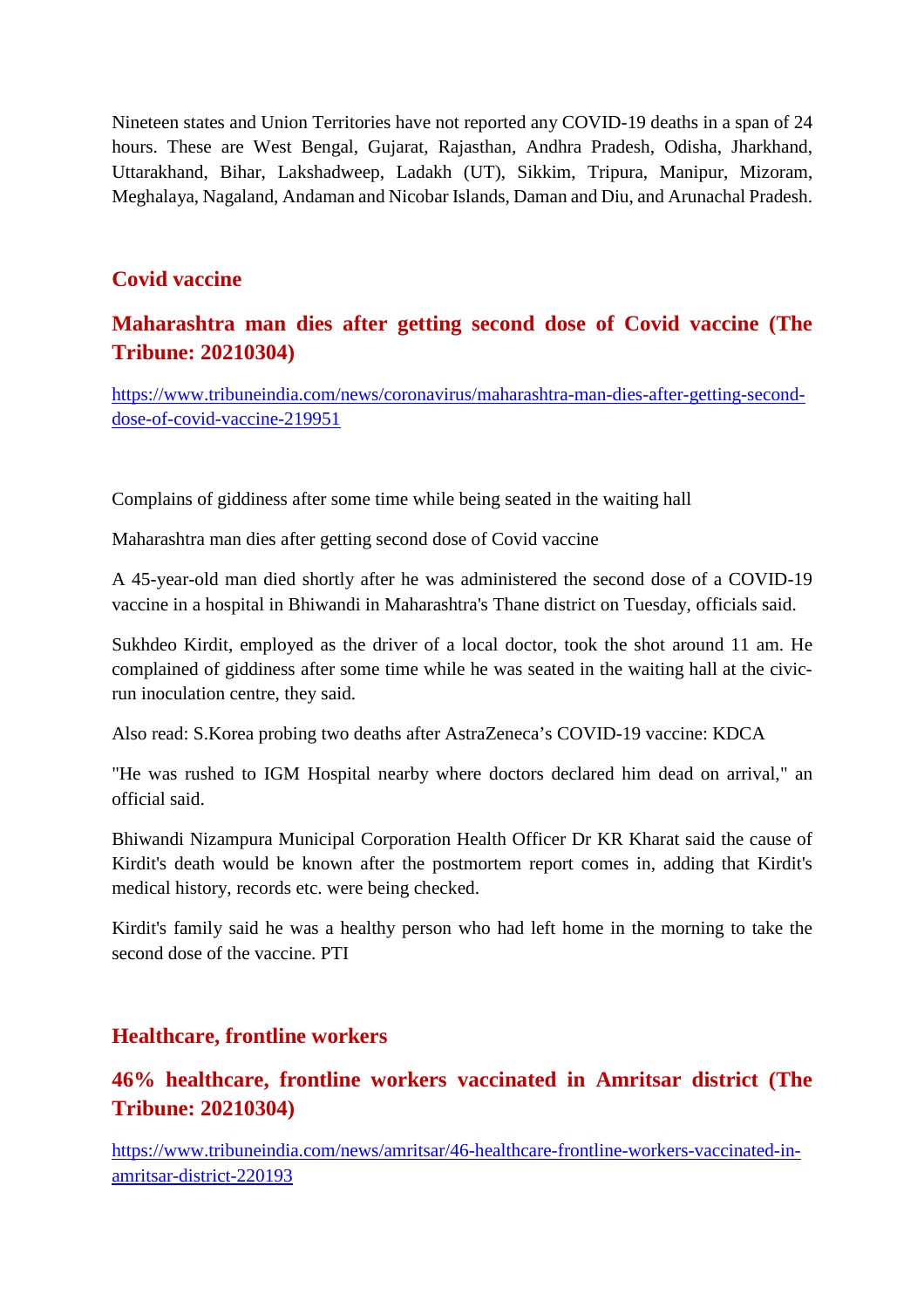637 senior citizens, 158 above 45 yrs also administered dose

46% healthcare, frontline workers vaccinated in Amritsar district

Health Department workers perform a nukkad natak to spread awareness about Covid vaccination in Amritsar on Wednesday.

A total of 22,997 persons, including healthcare and frontline workers, those above 60 and 45 years with comorbidities have been administered the first dose of the Covid-19 vaccine in the district till Wednesday. Besides, 4,734 healthcare workers have received the second jab.

Out of 24,890 registered healthcare workers (public and private sector), around 46 per cent (11,463) had been inoculated. Among 22,555 registered frontline workers, around 47 per cent (10,739) had been vaccinated.

The vaccination drive for healthcare workers started in the district on January 16 and for frontline workers the drive commenced on February 3. The district health officials said 637 people above 60 years and 158 persons in the age group of 45 to 59 have been administered the dose.

Officials said 346 senior citizens and 84 persons within the age group of 45 to 59 years visited the vaccination centres today. On March 1, only 70 persons were inoculated.

Civil Surgeon Dr Charanjit Singh said considering the age of senior citizens, proper arrangements have been made. He said medical teams remain present during the entire process. None of those above 60 years or any other person who had been vaccinated to date has reported any adverse affect.

Civil Surgeon said senior citizens and middle-aged persons with comorbid conditions were at a more risk of contracting the virus, thus they should get vaccinated at the earliest. He said as surge has been witnessed in positive cases, vaccine can help in boosting the immunity.

Setting the stage for Covid awareness

A two-day series of street plays kicked off in the city on Wednesday to create awareness on Covid-19 at the Civil Hospital.

The authorities said a play would be enacted at the Urban Primary Health Centre, Ranjit Avenue, on Thursday highlighting the need for precautions, government programmes, including vaccination and other aspects of the disease

Civil Surgeon Dr Charanjit Singh said the awareness programme was conducted by the Field Outreach Bureau of the Union Ministry of Information and Broadcasting

Gurmeet Singh, Field Publicity Officer, said, the second round of vaccination against Covid-19 pandemic has started across the country from March 1. Under this, people over 60 years of age are being vaccinate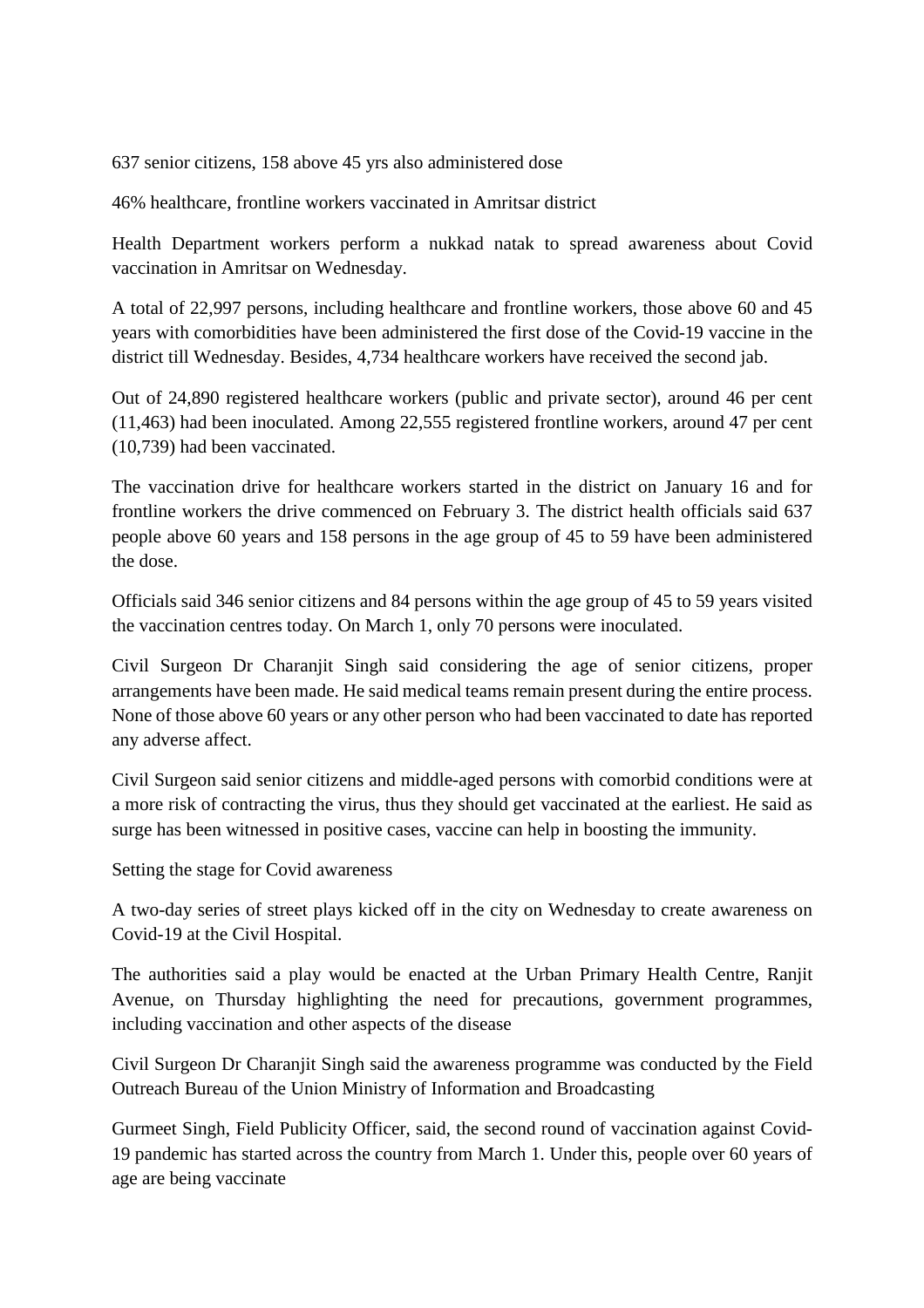#### **Bharat Biotech Covaxin**

## **Bharat Biotech says Covaxin efficacy 81% (Hindustan Times: 20210304)**

#### **https://epaper.hindustantimes.com/Home/ArticleView**

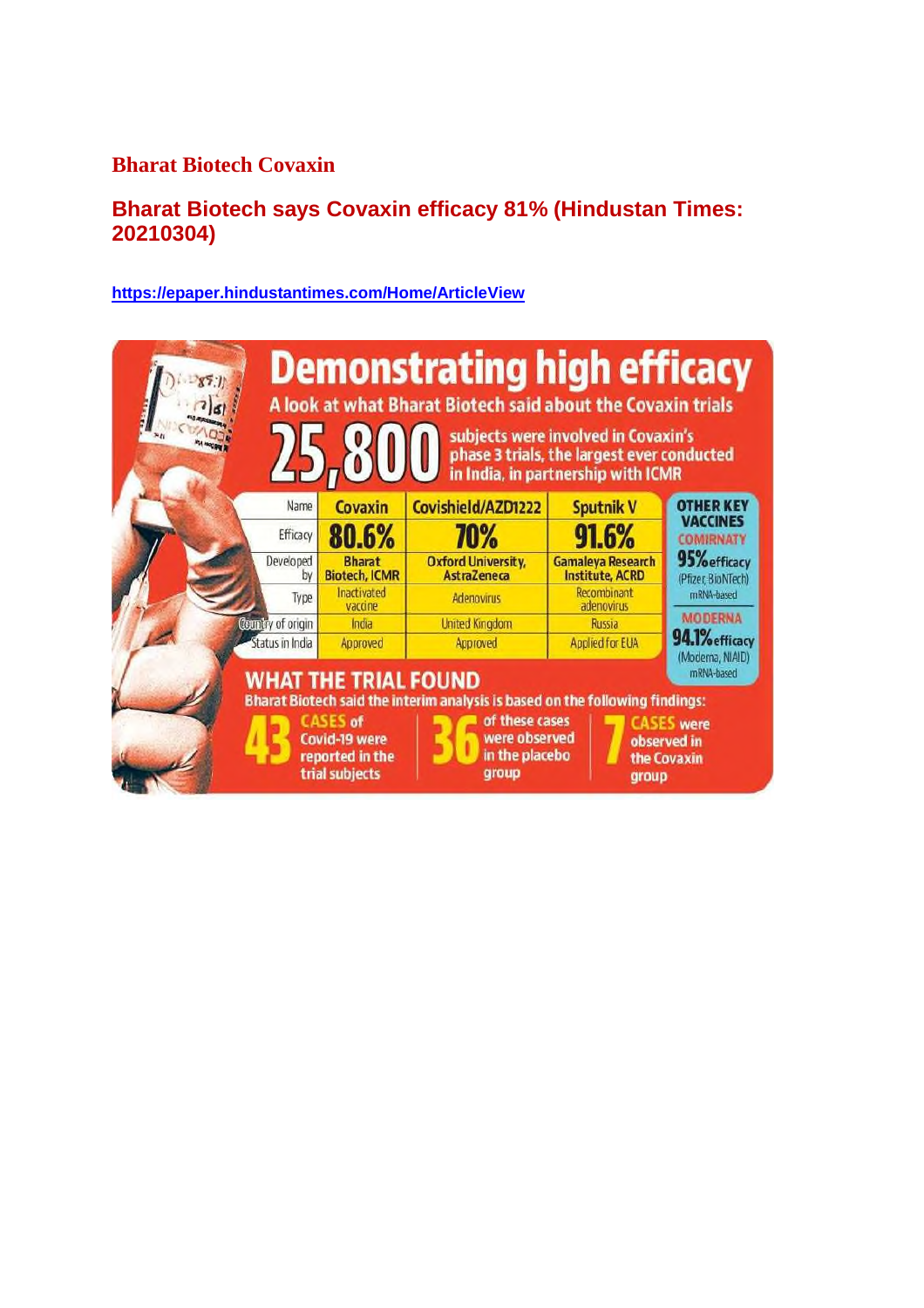

Covaxin, the first coronavirus vaccine developed in India, has an efficacy rate of 81%, its maker Bharat Biotech said while citing preliminary results from its Phase 3 clinical trials, an announcement that is likely to come as a shot in the arm for India's vaccination drive.

The vaccine was approved for an emergency roll-out on January 16 before it was established to be effective in preventing Covid-19, but experts as well as authorities pointed to Phase 1 and 2 trials that showed that Covaxin was safe and produced an adequate immune response.

"Today is an important milestone in vaccine discovery, for science and our fight against coronavirus. With today's results from our Phase 3 clinical trials, we have now reported data on our Covid-19 vaccine from Phase 1, 2, and 3 trials involving around 27,000 participants. Covaxin demonstrates high clinical efficacy trend against Covid-19 but also significant immunogenicity against the rapidly emerging variants," said Krishna Ella, chairman and managing director, Bharat Biotech.

The results revealed on Wednesday — detailed data is yet to be released or peer-reviewed are based on an interim analysis when 43 infections took place among the 25,800 people who were part of the trials. Of these, 36 were among those given a placebo, while seven got the vaccine, translating to an efficacy rate of 80.6%, the company said.

Prime Minister Narendra Modi and Union health minister Harsh Vardhan both took Covaxin to build faith in the indigenous vaccine, which has met with severe hesitancy, particularly among health care workers, for want of the efficacy data.

Disaggregated data from Delhi, for example, showed in January that turnout at locations administering Covaxin was as low as 25%, while it was 75% for those using Covishield – the domestically produced version of the Oxford-AstraZeneca vaccine.

As on Wednesday, 16.3 million doses of the two vaccines have been administered to people across the country.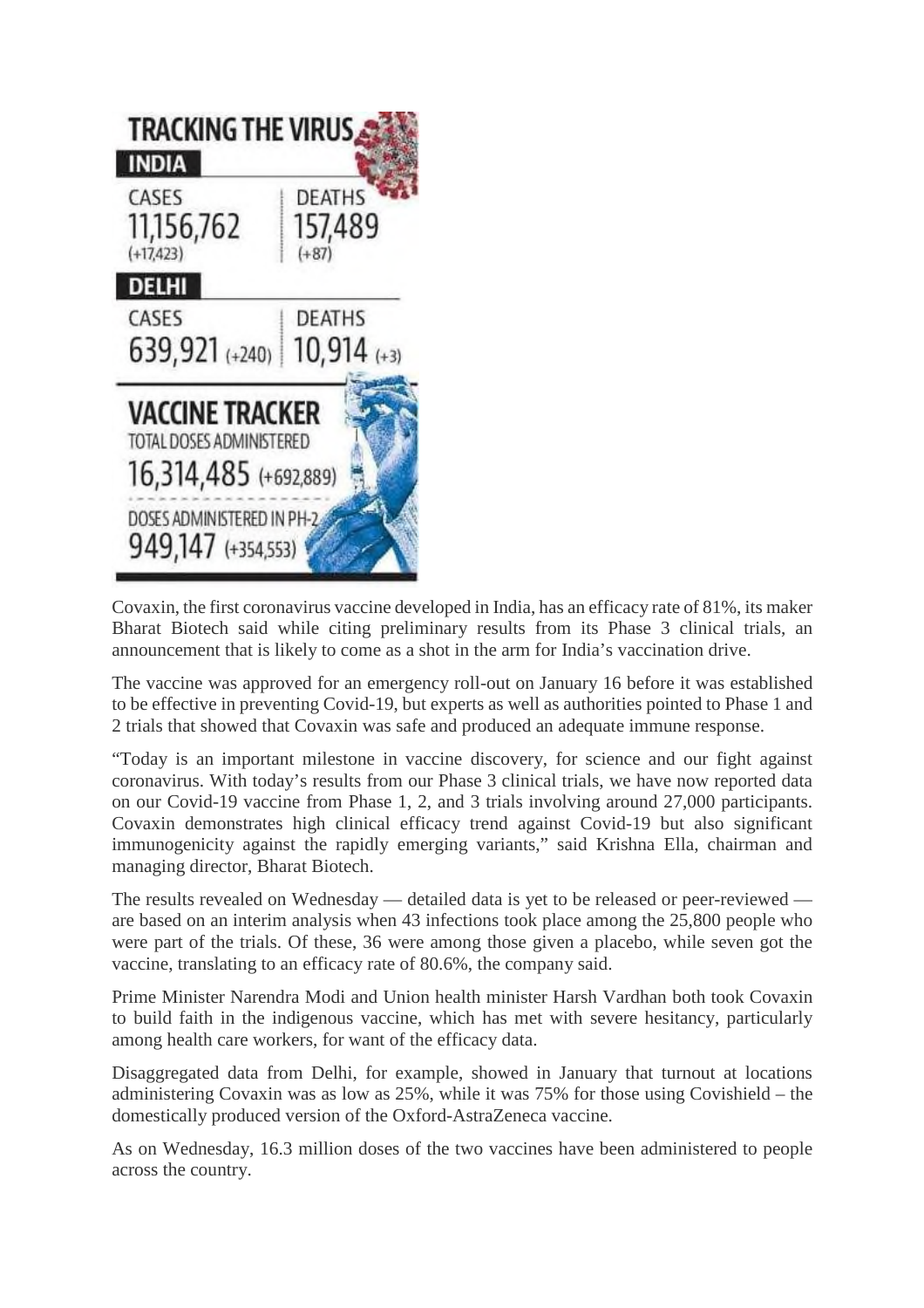Covaxin uses an inactivated virus paired with an adjuvant – a chemical that boosts immune response. According to the Indian Council of Medical Research (ICMR), which jointly developed the vaccine, the result puts the vaccine at par with other global front-runners.

"Covaxin has been literally developed from scratch in India; the only thing that is foreign about the vaccine is the virus strain that came from China through a medical student, and that was isolated at ICMR-National Institute of Virology (NIV) in Pune on March 9. The virus isolate was transferred to Bharat Biotech around the end of April," said Dr Balram Bhargava, director general, ICMR.

"Animal challenge studies were done in NIV. The process started during the peak of lockdown, and everything was successfully managed under that restricted environment, till we reached phase 2/3 trials stages. It is a great achievement. Also, the support that the Government of India provided at every step because it had faith and trust in the Indian scientists, helped in streamlining the entire process," said Bhargava.

Experts in the field also appreciated the results. "This is a scheduled interim analysis and shows that the vaccine is working well. This is based on 43 cases but trial will be completed with final figures when they get to 130 cases. It is unlikely that results will be very different at the end but range will be narrower," said Dr Gagandeep Kang, one of the country's top vaccine specialists.

Dr Randeep Guleria, director, All India Institute of Medical Sciences, said, "For a respiratory vaccine, efficacy of 81% is very good."

While Covaxin is based on a tried-and-tested platform, the other vaccine India is giving to its people – Covishield – makes use of a newer Trojan horse-like technique known as the adenovirus platform. This vaccine, developed by University of Oxford and British drugmaker AstraZeneca, showed an efficacy rate of 70% during clinical trials.

An efficacy higher than 50% is considered acceptable, according to World Health Organization (WHO) norms.

Two other vaccines that are being used widely around the world use a breakthrough technology known as the mRNA platform, and report an efficacy rate above 95%. But both of these require freezing temperatures to be stored or transported.

Covaxin is stable at 2°C to 8°C, temperatures that can be typically achieved by refrigerators, and is shipped in ready-to-use liquid formulation that permits distribution using existing vaccine supply chain channels.

According to the company, the product has a 28-day open vial policy as a unique product characteristic, which helps reduce vaccine wastage by approximately 10-30%. This means, each vial of 10ml, which translates into 20 doses, can continue to be used for up to 28 days after opening.

"BBV152 is based on an established manufacturing platform with a better safety profile when compared to other vaccine platforms. The inclusion of the Algel-IMDG adjuvant enhances Tcell immune responses to Covid-19, leading to long-term protection," Bharat Biotech said in a statement.

The Phase 3 study enrolled 25,800 participants between 18 and 98 years of age, including 2,433 over the age of 60 and 4,500 with comorbidities. The primary endpoint of Phase 3 clinical trial is based on the first occurrence of PCR-confirmed symptomatic (mild, moderate, or severe) Covid-19 with onset at least 14 days after the second dose is given.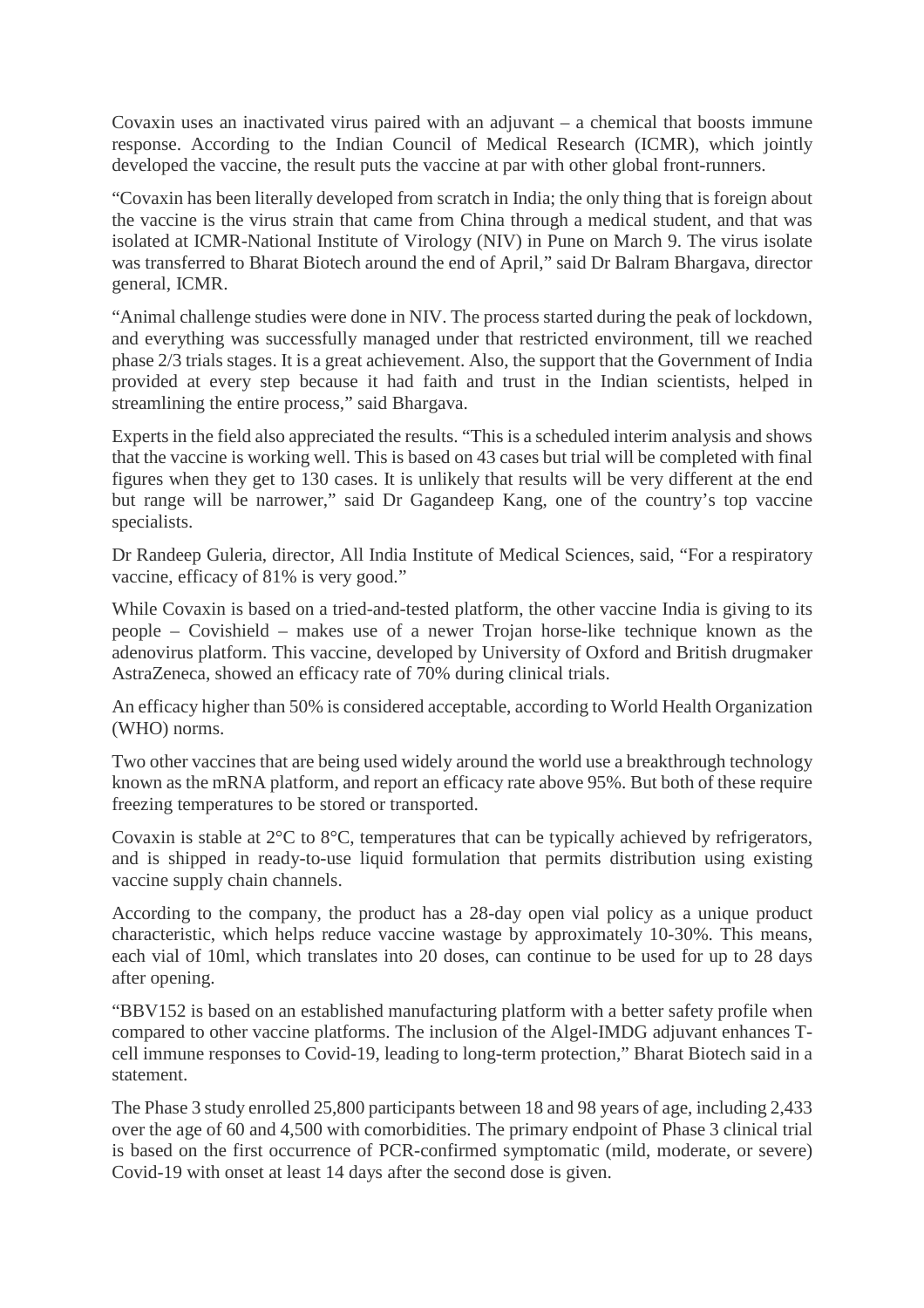Analysis from NIV also indicated that the vaccine induced antibodies under lab conditions against the UK variant B.1.1.7.

At least 40 countries globally have expressed their interest in Covaxin.

"These countries are highly satisfied with the safe, inactivated vaccine technology and robust data package for safety and immunogenicity," the company said.

On February 24, Bharat Biotech presented a proposal to the Central Drugs Standards Control Organisation to conduct Phase 3 clinical trials in children in the 5-18 age group. But, the expert committee sought efficacy and safety data from the ongoing Phase 3 clinical trial in adults, along with the age subgroup analysis. The committee also asked the company to revise the trial design to make it phase a 2/3 trial and submit a revised protocol.

Covaxin is given at an interval of 28 days, and the company says protective immunity begins to build two weeks after the second dose. During trials, participants were given the doses at the 28-day interval, but this gap is likely to be allowed to be extended for the general public to account for logistical challenges. The Union government has said the second doses of Covaxin as well as Covishield can be given between 4-6 weeks after the first.

#### **COVID-19 vaccination phase 2**

#### **Sustaining the drive: On COVID-19 vaccination phase (The Hindu: 220210304)**

https://www.thehindu.com/opinion/editorial/sustaining-the-drive-the-hindu-editorial-oncovid-19-vaccination-phase-2/article33983301.ece

Enthusiasm for vaccination must be sustained enough for people to turn up for both shots.

Three days into the second phase of the vaccination drive, there appears to be palpable enthusiasm among senior citizens, the focus of the exercise. About 8.4 lakh beneficiaries above 60 have been vaccinated so far as have 1.04 lakh over 45 with co-morbidities. By comparison, when the first phase began on January 16 for health-care workers — data as on January 18 showed that 3.8 lakh beneficiaries were inoculated. Thus, the uptake in the initial days of the second phase seems marginally better. The early days of vaccinations are outliers to the average experience. Well-publicised shots of the Prime Minister, Chief Ministers, Health Ministers and other prominent public Ministers are not always indicative of the overall public confidence in the vaccines. Similarly, reports of technical glitches in registration and the inability to register do not reflect the fact that these aspects tend to smoothen out over time and people figure out what is optimal for them. The figures from the Health Ministry suggest that so far about 12.5 million health-care and frontline workers have been vaccinated with a single shot, still quite a distance from the 30 million target announced by the government earlier this year. About a third of the health-care workers have turned up for the second shot (prescribed to be administered within four to six weeks of the first); however, of the 57.62 lakh frontline workers inoculated since February 2 (when the drive commenced for them) only 3,277 have turned up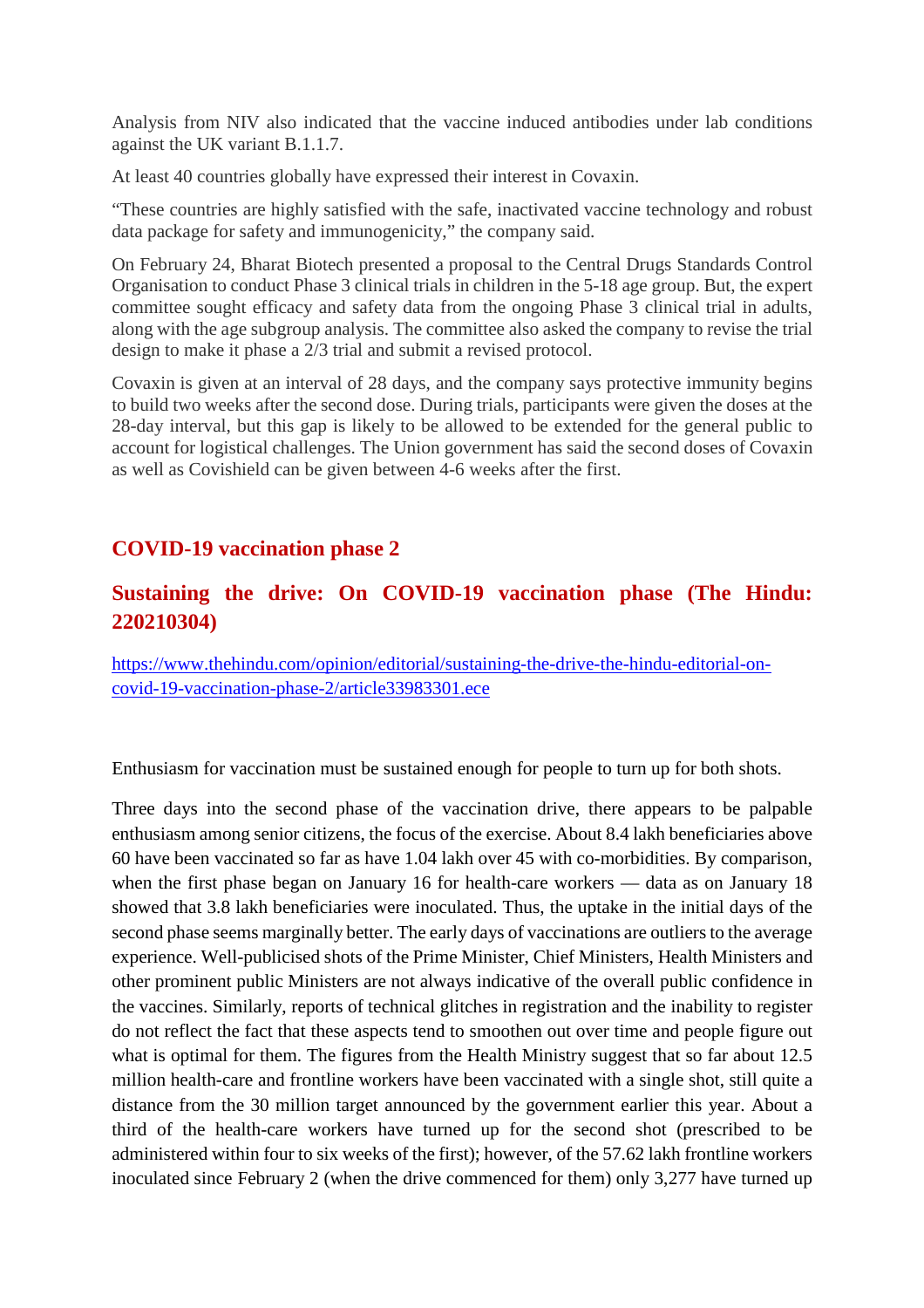for their second dose (the slots for which opened earlier this week). Unless these numbers pick in the next few days, vaccination hesitancy will need to be addressed as a serious problem.

Doctors and nurses, who comprise health-care workers, are medically sophisticated. They are familiar with the mechanics of dosages, immunity, and are not representative of the vast majority of India where there is confusion, misinformation and inadequate knowledge about vaccination. In these respects, the frontline workers are more similar to the 250 million-plus seniors and those above 45 than health-care workers. Therefore, the Centre must work magnitudes harder to ensure that the benefits of vaccination are communicated more broadly in the country. The other challenge is that senior citizens must mediate a technological tool the CoWIN website — to access vaccines. The state has, thoughtfully, enabled provisions whereby medical personnel will actively reach out to groups of elderly. It is also important that the early enthusiasm must be sustained enough for people to turn up for both shots. Emerging evidence suggests that it is the second shot that plays a more important role in long-lasting protection. This month is already seeing a national uptick in fresh infections with the chances of a possible second wave on the horizon. A successful vaccination drive is critical to being prepared for it.

#### **Coronavirus | Antibodies**

### **Coronavirus | Antibodies from COVID-19 infection appear earlier, finds study (The Hindu: 220210304)**

https://www.thehindu.com/sci-tech/health/antibodies-from-covid-19-infection-appear-earlierfinds-study/article33981929.ece

They also outnumber the protective antibodies from vaccination

Antibodies from a COVID-19 infection begin to appear significantly only 14 days after a vaccine jab. But in people who have already been infected by the virus before, the increase can be observed in a week, a study has found. While underlining the importance of the follow-up second shot, scientists associated with the study suggest that, in mass vaccination campaigns, individuals who have been exposed to the virus could be prioritised lower than those who have remained unexposed.

Also read: Study shows COVID-19 triggers antibodies from previous coronavirus infections

According to several serology surveys, anywhere from 21%-60% of India may have already been exposed to the virus since March. While India currently does not face supply constraints — there are more vaccines available than those registering for shots as of now — this could change as more groups become eligible for the vaccine. Currently, only healthcare, frontline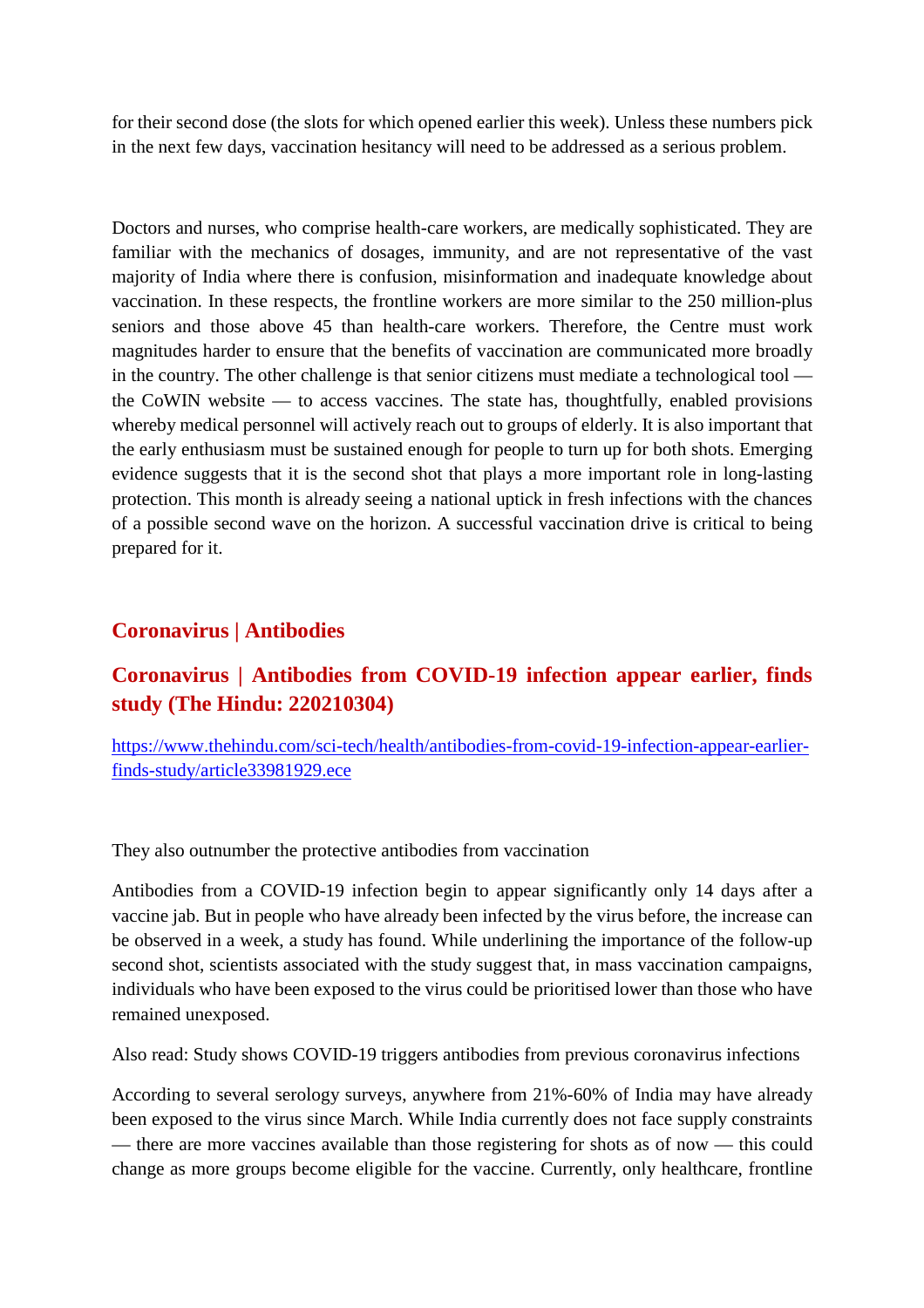workers, those above 60 years, and those above 45 years with co-morbidities, are eligible for vaccines.

The study, yet to be formally published but available as a preprint, measured antibodies generated in 135 healthcare workers administered with Covishield at different weeks or time points (0, 7, 14, 28 days). A third of the workers had already been exposed to the virus and in them, the antibody response progressively increased at each of those time points. In contrast, the antibody response started to show only after 14 days or later in 88 of the rest, who had been unexposed to the virus. Three did not develop any antibody response even at day 28 of vaccination. Currently, India's recommended dosage schedule for Covishield and Covaxin is a spacing of four to six weeks.

The results also showed that antibodies in those infected earlier started to stabilise, even decline, after day 14 but were still substantially higher — in one instance nearly thousand-fold at day 28 — than those who were inoculated with Covishield but with no prior exposure to the virus. Currently, the longevity of antibodies after a COVID-19 infection has not been firmly established, nor is the immunity after being exposed to a particular strain of the virus.

"Our data suggests that ChAdOx1 (or Covishield) is highly immunogenic, particularly so where previous SARS CoV2 antibody-response is established. Given the high background seropositivity in India, this may be useful in determining optimal timing of the second dose during mass immunization within the constraints of vaccine supply and administration," say the authors, comprising scientists from the Council of Scientific and Industrial Research-Institute of Genomics and Integrative Biology (CSIR-IGIB), New Delhi and the Max Group of Hospitals.

"We were surprised by the number of antibodies generated in those already exposed to the infection. This was the first time we used an antibody test that quantified the number of antibodies generated in response to the spike protein of the coronavirus," Shantanu Sengupta, Scientist, CSIR-IGIB, told The Hindu.

#### **COVID-19 vaccination**

# **Coronavirus | List of comorbidities for priority in COVID-19 vaccination (The Hindu: 220210304)**

https://www.thehindu.com/sci-tech/health/coronavirus-list-of-comorbidities-for-priority-incovid-19-vaccination/article33950281.ece

Sanitary workers await their turn at a COVID-19 centre in IGMC stadium, Vijayawada

Presence of any one of the 20 listed conditions will prioritise the individual for vaccination.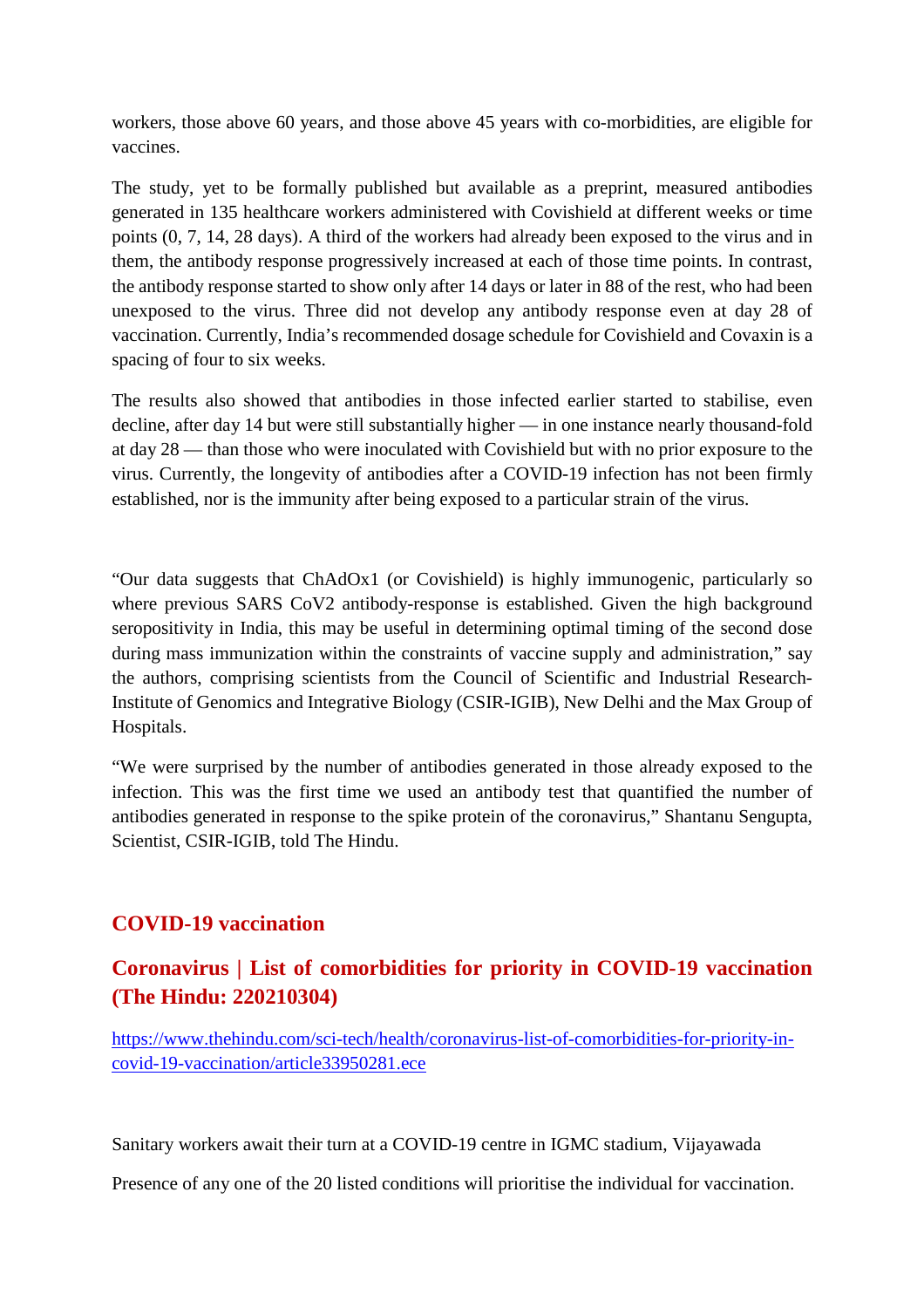Private hospitals functioning as COVID-19 vaccination centres can charge up to ₹250 per person per dose, the Union Health Ministry announced on February 27 along with list of 20 medical conditions that will enable those between 45 and 59 years to avail the vaccine.

The certificate to be signed by a registered medical practitioner to identify individuals with comorbidities. Photo: Union Ministry of Health and Family Welfare

The certificate to be signed by a registered medical practitioner to identify individuals with comorbidities. Photo: Union Ministry of Health and Family Welfare

Presence of any one of the following conditions will prioritise the individual for vaccination.

1. Heart failure with hospital admission in the past year

2. Post cardiac transplant/Left Ventricular Assist Device (LVAD)

3. Left ventricular systolic dysfunction (LVEF < 40%)

4. Moderate or Severe Valvular Heart Disease

5. Congenital heart disease with severe PAH or Idiopathic PAH

6. Coronary Artery Disease with past CABG/PTCA/ MI and Hypertension/Diabetes on treatment

7. Angina and Hypertension/Diabetes treatment

8. CT/MRI documented stroke and Hypertension/Diabetes on treatment

9. Pulmonary artery hypertension and Hypertension/ Diabetes on treatment

10. Diabetes (>10 years or with complication) and Hypertension on treatment

11. Kidney/Liver/Hematopoietic stem cell transplant: Recipient/ On wait-list

12. End stage Kidney Disease on haemodialysis/ CAPD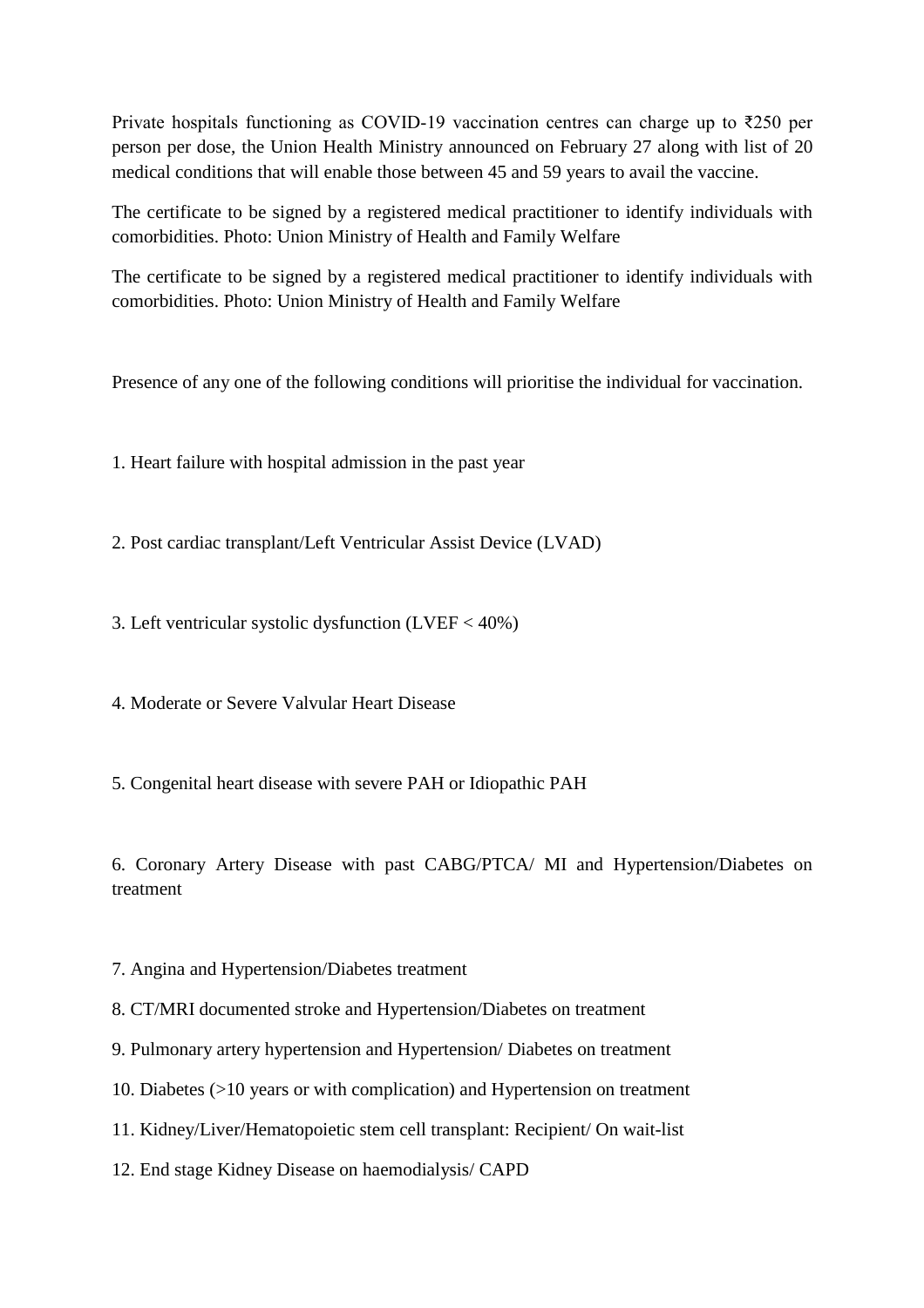- 13. Current prolonged use of oral corticosteroids/ immunosuppressant medications
- 14. Decompensated cirrhosis
- 15. Severe respiratory disease with hospitalisations in last two years/FEVI <50%
- 16. Lymphoma/ Leukaemia/ Myeloma
- 17. Diagnosis of any solid cancer on or after July1, 2020 or currently on any cancer therapy
- 18. Sickle Cell Disease/ Bone marrow failure/Aplastic Anemia/Thalassemia Major
- 19. Primary Immunodeficiency Diseases/ HIV infection

20. Persons with disabilities due to Intellectual disabilities/ Muscular Dystrophy/ Acid attack with involvement of respiratory system/Persons with disabilities having high support needs/Multiple disabilities including deaf-blindness.

#### **Vaccination drive**

## **Govt must ensure sufficient monitoring as private entities are drawn into vaccination drive (The Indian Express: 220210304)**

https://indianexpress.com/article/opinion/columns/covid-19-vaccination-drive-healthworkers-safety-7210289/

To ensure that the public health goals of vaccination are achieved, the government must put in place checks to ensure compliance of screening procedures, vaccination protocols and proper monitoring of AEFIs.

Retaining control of the supply and distribution of vaccines will permit the government to take a calibrated approach to maintain uninterrupted supply of doses.

Since the start of India's COVID-19 vaccination drive, more than a crore healthcare and frontline workers have received at least one dose of the vaccine. The slower-than-expected pace was widely criticised, particularly by people advocating for greater private sector participation. As the drive enters its next phase, the government appears to have given into the criticism and announced that as of March 1, in addition to free access in government vaccination centres, eligible individuals will have the option of being vaccinated in private centres for a maximum fee of Rs 250 per dose.

While recognising these positive efforts to accelerate vaccination those at risk, we raise apprehensions about allowing private administration of vaccines for payment and underline the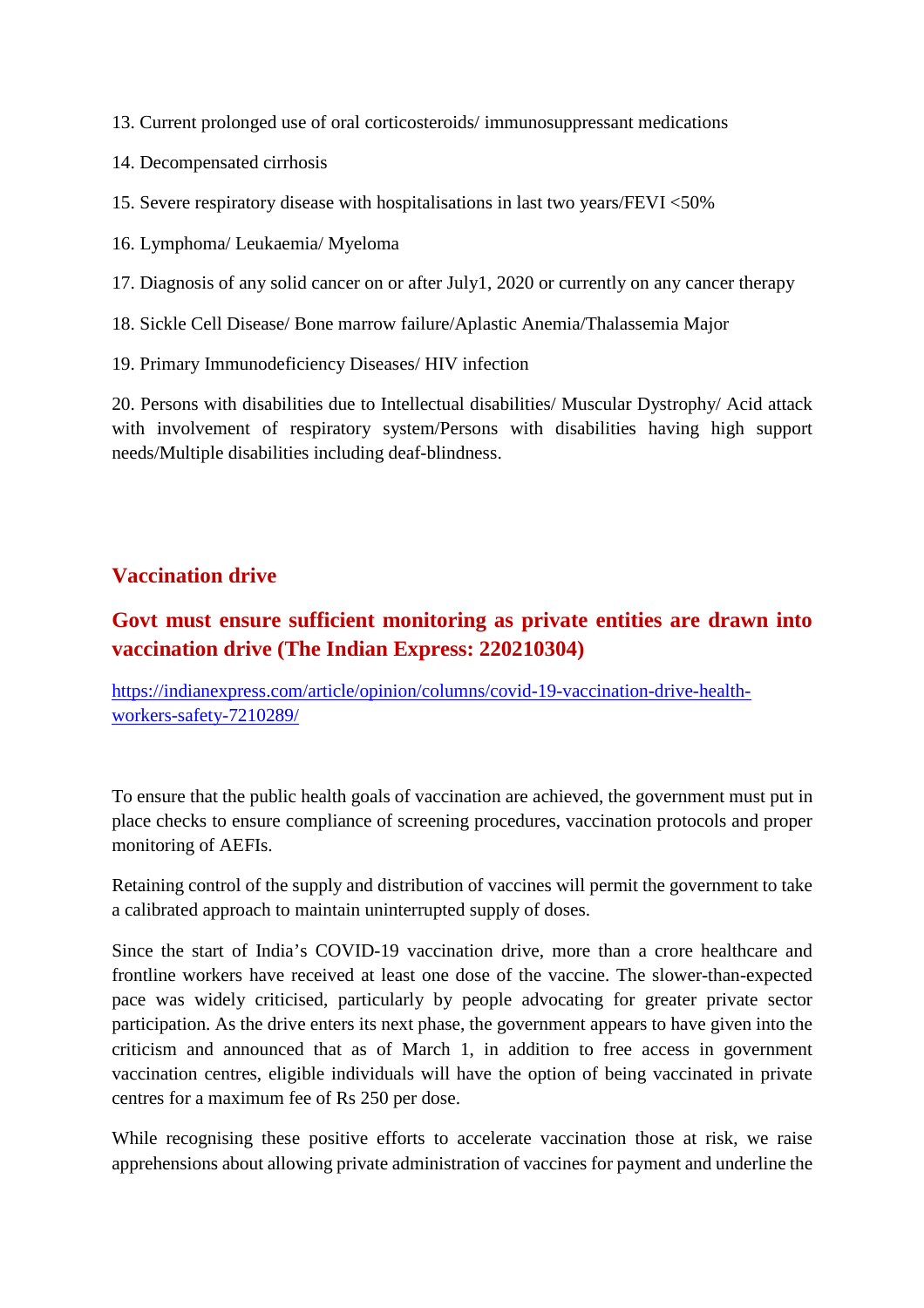need to incorporate safeguards to ensure public health objectives are met. Because vaccination is a critical public health measure in responding to the pandemic, free provisioning of vaccination, as was done for healthcare workers and frontline workers, is key to removing financial barriers to access for targeted groups. Therefore, it is surprising that the government chose to make vaccination chargeable at Rs 500 in the private sector despite a budgeted outlay of Rs 35,000 towards COVID-19 vaccination and a stated commitment to provide additional funds.

Both the vaccines currently in use were granted restricted emergency-use approvals to provide some degree of protection to the most vulnerable. Asking the public to pay for vaccines that have received only emergency approval on the basis of limited data raises ethical concerns. Ideally, the government should have continued vaccination that was free-of-cost to beneficiaries while scaling up vaccination by engaging private institutions on a model of fair and reasonable remuneration for services.

In Karawal Nagar: Plea seeks to donate land for school, Delhi HC asks govt to take a call

Delhi: Police to fast-track cases of transgenders

Delhi: Ahead of polls, results offer some food for thought

#### CLICK HERE FOR MORE

Yet, the government has done well on two fronts. First, enlisting private hospitals empanelled in the Ayushman Bharat-PMJAY, CGHS, state-level insurance schemes has targeted the inclusion of 20,000 private vaccination sites, which could end up being double of the government centres. Second, the price of Rs 150 per dose which was negotiated with manufacturers, is lower than what the government had previously paid. With this development. India is also sending an early signal of the feasible drop in vaccine prices to the global community.

We are glad that the government has seemingly avoided repeating the mistake made with COVID testing where the excessively high price cap of Rs 4,500 provided extravagant margins to private players.

More vaccine choices are expected in the coming months given a promising vaccine pipeline and several candidates entering late stages of development. A further reduction in prices is inevitable but for the fact that market forces left to themselves yield imperfect results in healthcare. Therefore, the government must enable competitive pricing and ensure that procurement prices are within a reasonable realm of the costs of production.

The government has decided to supply doses to private centres to prevent leakages and black marketing. This is vital for other reasons. So far, the government has procured only a fraction of the doses that will be needed to complete vaccination of priority groups, including an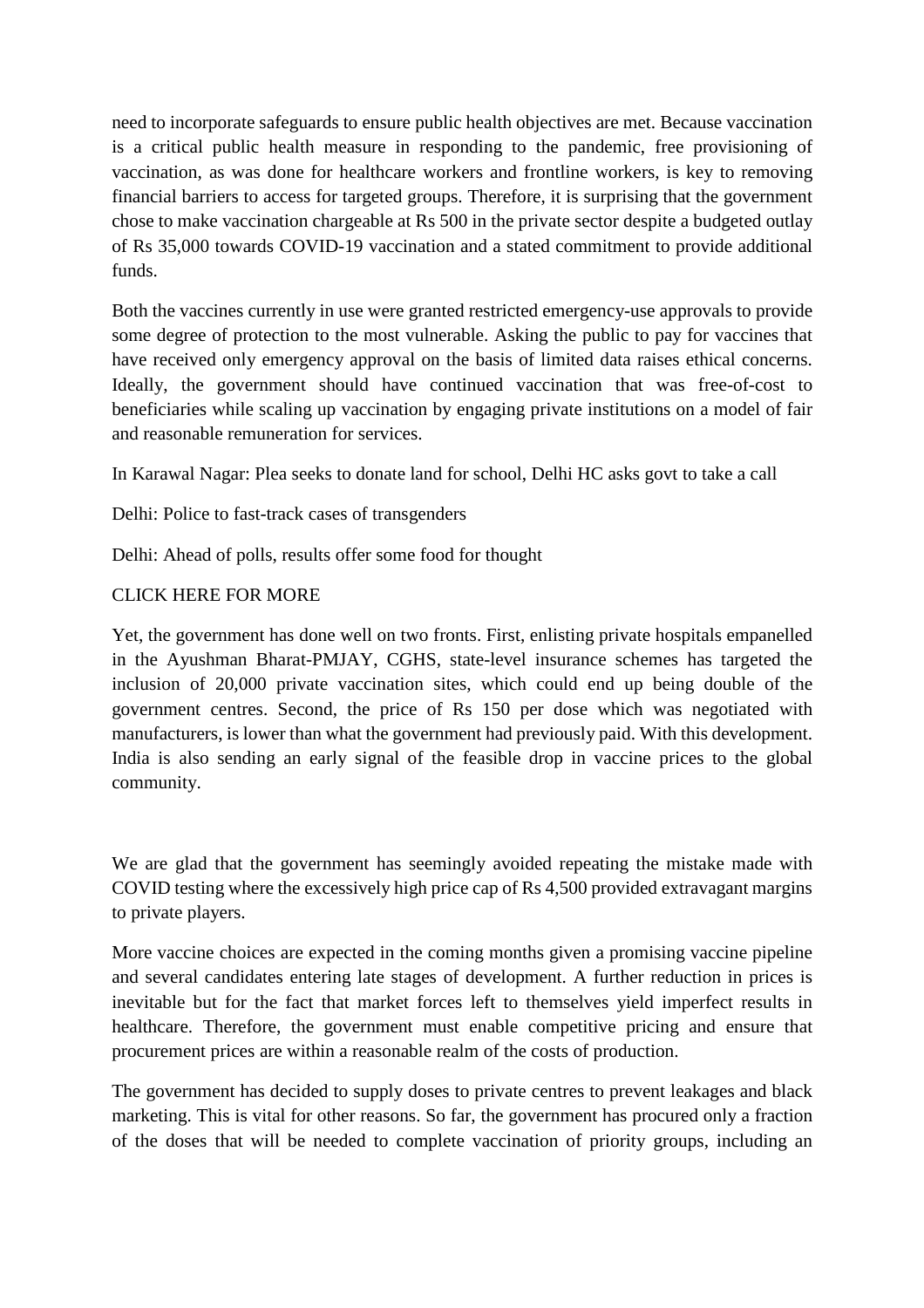estimated 27-crore elderly and high-risk individuals yet to be given the vaccine. Doses will need to be acquired over the course of immunisation.

India has upheld the principle of equity in donating doses and facilitating exports. The government must continue to act in global solidarity and demonstrate leadership by sharing affordable vaccines, especially when poor nations are falling perilously short of doses and wealthy countries having swept up the majority of vaccine supplies.

Retaining control of the supply and distribution of vaccines will permit the government to take a calibrated approach to maintain uninterrupted supply of doses during a crucial period of the domestic vaccination programme while also balancing commitments to the COVAX facility and other international demands. It would also enable the government to prioritise distribution in the event of upsurge of cases in parts of the country or the spread of variants.

The experience so far of vaccination indicates the need for further strengthening of protocols and systems for monitoring and reporting of adverse events following immunisation (AEFIs). News reports about cases of serious adverse events (SAEs) and deaths of vaccinated individuals document problems of insufficient screening of vaccine recipients; non-responsiveness by local authorities when first informed about an adverse reaction; and lack of diligence and lapses in reporting and investigating SAEs at the state level. This has led to a significant lag in the National AEFI Committee's causality assessments of SAEs. Timely causality assessments are crucial for fine-tuning screening of individuals and contraindications of the vaccines. Transparency in the handling of SAEs and sharing findings are essential for building public confidence and reducing vaccine hesitancy. In light of the dramatic ramping up of vaccination in coming weeks, the existing weaknesses in AEFI monitoring need to be immediately identified and remedied.

Despite proactive government measures aimed at improving access and affordability of COVID-19 testing and treatment, private players, particularly corporate hospitals, refused to comply with regulations. To ensure that the public health goals of vaccination are achieved, the government must put in place checks to ensure compliance of screening procedures, vaccination protocols and proper monitoring of AEFIs. Additional systems to assure free medical care in case recipients suffer adverse events and safeguards against negligence also need to be put in place.

This article first appeared in the print edition on March 2, 2021 under the title 'Public health, not private profit'. Aisola works on public health issues. Das is a theoretical physicist

#### **Co-vaccine (Hindustan: 220210304)**

https://epaper.livehindustan.com/imageview\_675524\_108648940\_4\_1\_04-03-2021\_3\_i\_1\_sf.html